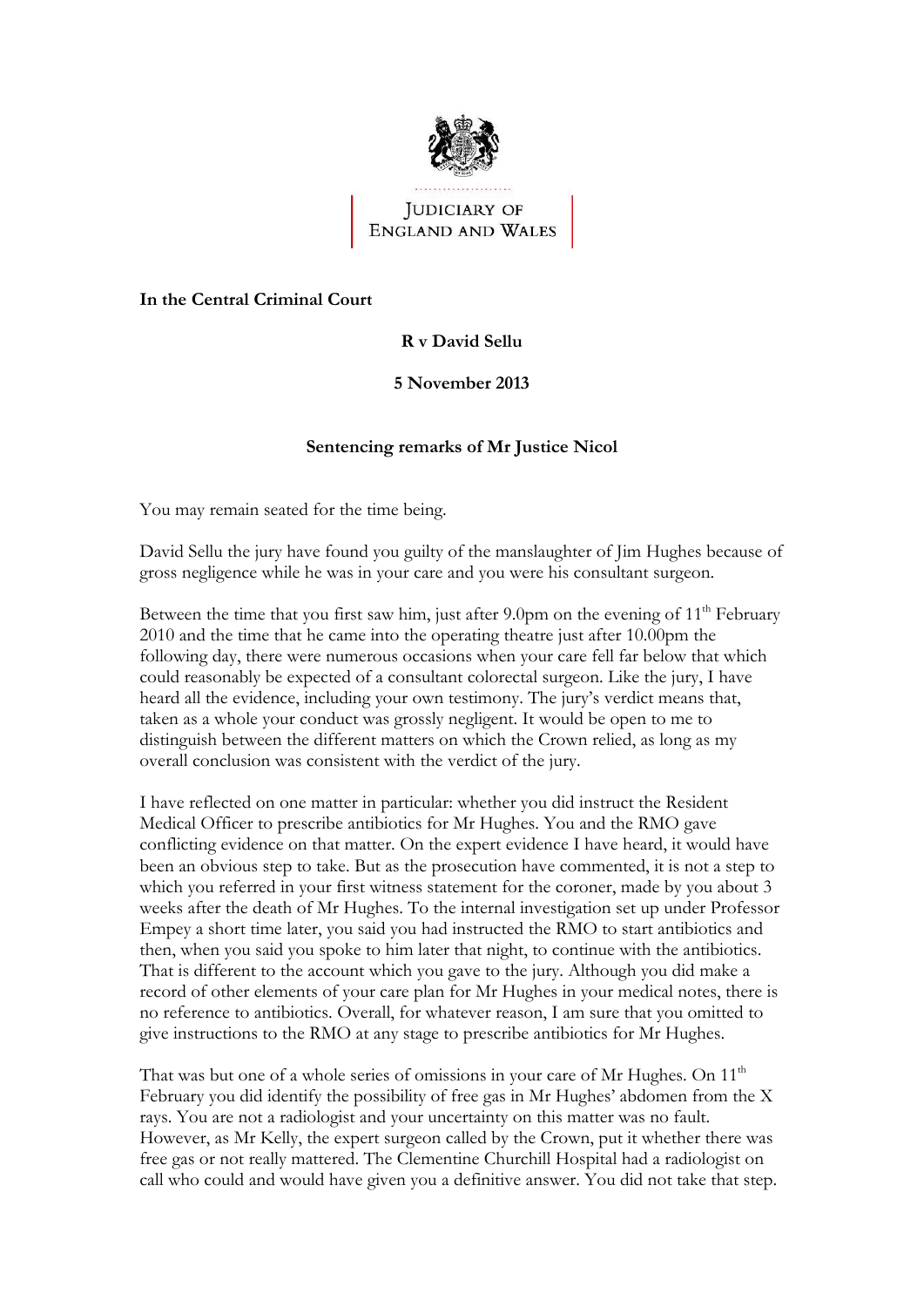I have said you did not instruct the RMO to start antibiotics on the Thursday night, but, even if you had, the failure to record this in the medical notes also really mattered. It meant that the nursing staff were not alerted to the need for Mr Hughes to have this important part of his treatment.

You wanted a CT scan of Mr Hughes' abdomen. That was not unreasonable, but you did not make use of the facility, which was also available at the hospital, to have a scan like this done that same night. Instead you instructed it to be done the following morning with a predictable delay of about 12 hours. On the expert evidence called by the Crown which the jury must have accepted, that was simply far too laid back for someone with a suspected perforated bowel.

The following day you said that you visited Mr Hughes. You made no record of that visit and, if it happened at all, you were, as you put it in evidence, in a rush because you had another patient who was undergoing a pre-booked procedure. You did not speak to any of the nurses, the RMO or anyone else who had been caring for Mr Hughes during the night. I am sure that there was not the careful assessment of your patient which you were required to give him. There was then further delay in chasing up the CT scan and arranging an operation once the scan confirmed that Mr Hughes' illness was due to a perforated bowel.

In summary, I am satisfied that the Crown has proved to the necessary standard, each of the aspects of gross negligence which they alleged.

Even if you had acted more speedily, there was a chance that Mr Hughes would have died anyway. There is always such a risk with major abdominal surgery of the kind which he needed. But the chance would have been very, very much smaller if you had acted as a reasonable surgeon would have done on the Thursday night. The risks would have increased if the operation had not taken place until Friday morning and would have got progressively larger as the day went on, but at each stage the chances of his survival would still have been better than when he finally did get to the operating theatre late in the evening of Friday  $12<sup>th</sup>$  February.

All of this means that this was not a single isolated act of negligence. There were several. Nor were they committed in the pressured circumstances of an acute NHS hospital where the stress of dealing with very many patients in an emergency condition can be particularly challenging. You have observed, without seeking to cast blame elsewhere, that others caring for Mr Hughes that others in the hospital may have missed opportunities to help Mr Hughes or notice that he was deteriorating. But you were his consultant surgeon. It was you who was responsible for determining his treatment. It is your several failures in that regard which amounted to gross negligence. I am afraid that it means your culpability is high.

And that negligence contributed significantly to the death of Mr Hughes. You have heard this afternoon the grief and anguish that has caused the members of his family. He was a kind, generous, hard-working and energetic man. His death has left a void for his immediate and extended family and others who knew him.